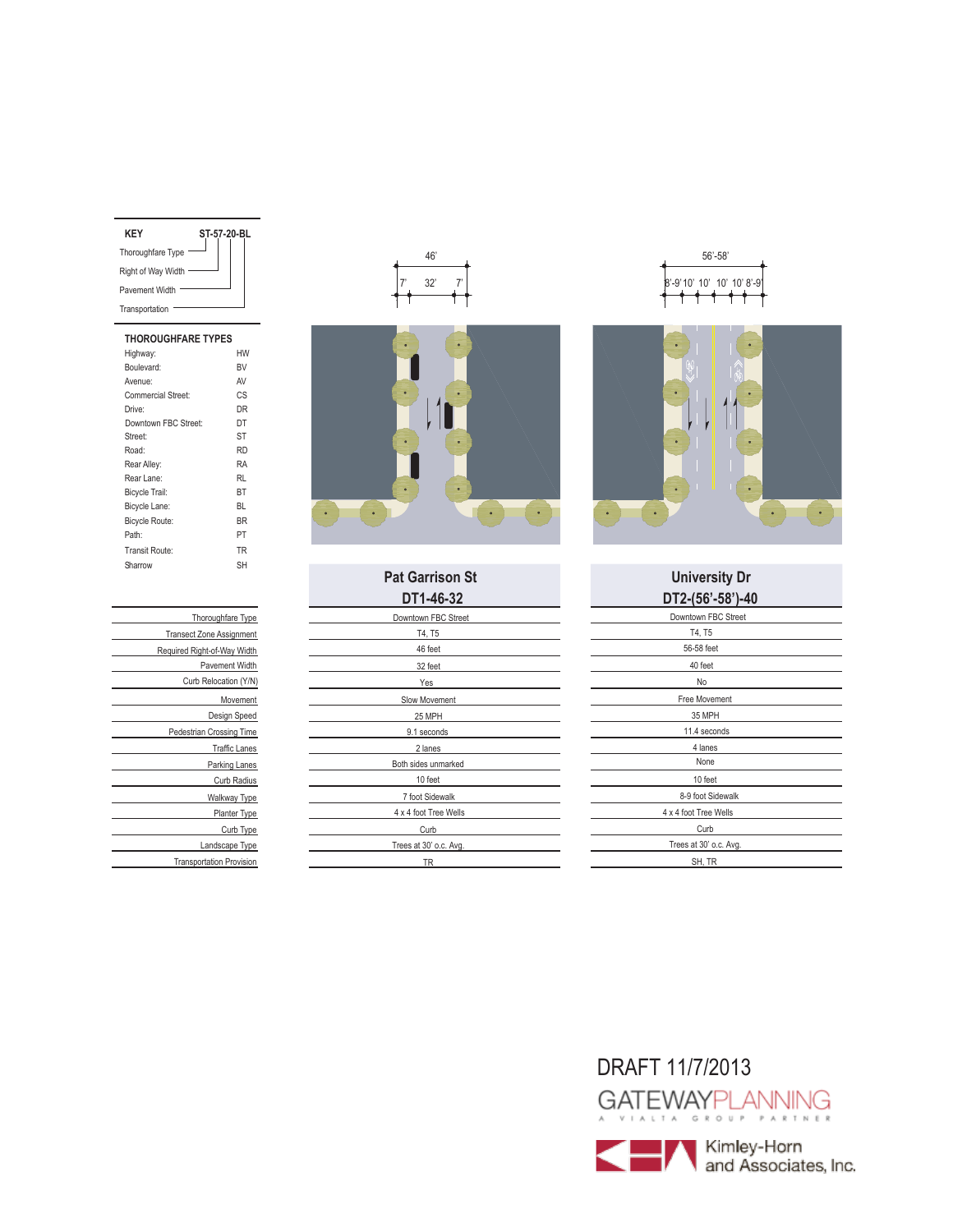| KFY                | ST-57-20-BL |  |  |
|--------------------|-------------|--|--|
| Thoroughfare Type  |             |  |  |
| Right of Way Width |             |  |  |
| Pavement Width     |             |  |  |
| Transportation     |             |  |  |
|                    |             |  |  |

### **THOROUGHFARE TYPES** Highway: HW Boulevard: BV Avenue: AV<br>Commercial Street: CS Commercial Street: Drive: DR Street: ST Downtown FBC Street: DT Road: RD Rear Alley: RA<br>Rear Lane: RL Rear Lane: Bicycle Trail: BT Bicycle Lane: BL Bicycle Route: BR Path: PT Transit Route: TR Sharrow SH

| Thoroughfare Type               |
|---------------------------------|
| <b>Transect Zone Assignment</b> |
| Required Right-of-Way Width     |
| Pavement Width                  |
| Curb Relocation (Y/N)           |
| Movement                        |
| Design Speed                    |
| <b>Pedestrian Crossing Time</b> |
| <b>Traffic Lanes</b>            |
| Parking Lanes                   |
| Curb Radius                     |
| Walkway Type                    |
| Planter Type                    |
| Curb Type                       |
| Landscape Type                  |
| <b>Transportation Provision</b> |





## **DT3-(80'-94')-(54'-58') DT4-83'-(46'-48') San Antonio St/ Harvey St MLK Dr**

| ן טטי <del>ד</del> יטן דיכי טטן־טו ש | "ט די ט דין ש           |
|--------------------------------------|-------------------------|
| Downtown FBC Street                  | Downtown FBC Stree      |
| T4, T5                               | T4, T5                  |
| 80-94 feet                           | 83 feet                 |
| 54-58 feet                           | 46-48 feet              |
| Yes                                  | No                      |
| Slow Movement                        | Slow Movement           |
| 25 MPH                               | 30 MPH                  |
| 8 seconds                            | 8.6 seconds             |
| 2 lanes                              | 2 lanes                 |
| Both sides at 16.5 foot marked angle | Both Sides at 7 foot ma |
| 10 feet                              | 10 feet                 |
| 13-16 foot Sidewalk                  | 12 foot Sidewalk        |
| 4 x 4 foot Tree Wells                | 4 x 4 foot Tree Wells   |
| Curb                                 | Curb                    |
| Trees at 30' o.c. Avg.               | Trees at 30' o.c. Avg.  |
| SH.TR                                | BL, TR                  |





| Downtown FBC Street         |
|-----------------------------|
| T4, T5                      |
| 83 feet                     |
| 46-48 feet                  |
| No                          |
| Slow Movement               |
| 30 MPH                      |
| 8.6 seconds                 |
|                             |
| 2 lanes                     |
| Both Sides at 7 foot marked |
| 10 feet                     |
| 12 foot Sidewalk            |
| 4 x 4 foot Tree Wells       |
| Curb                        |
| Trees at 30' o.c. Avg.      |
| BL, TR                      |

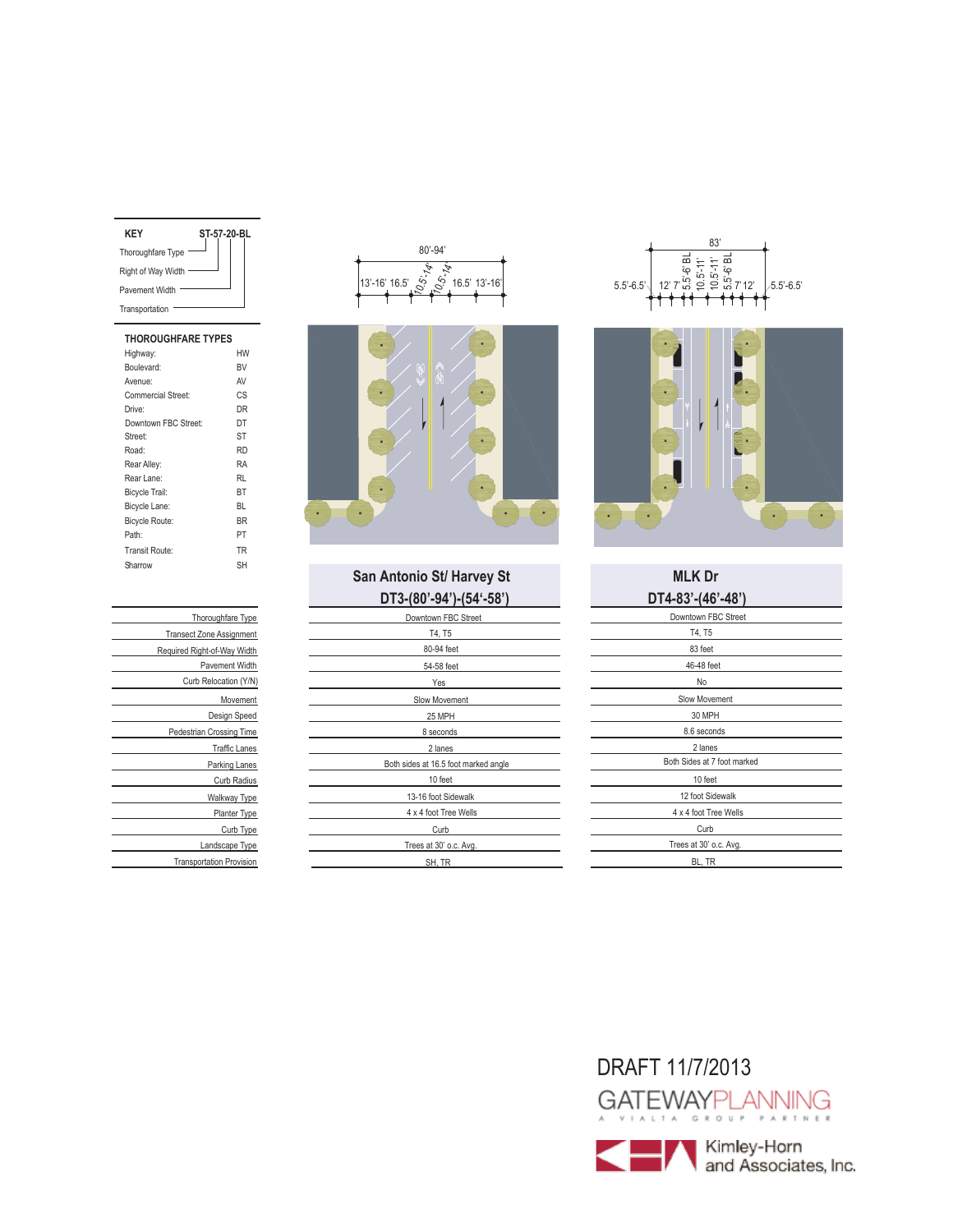| ST-57-20-BL |
|-------------|
|             |
|             |
|             |
|             |
|             |

| <b>THOROUGHFARE TYPES</b> |           |
|---------------------------|-----------|
| Highway:                  | HW        |
| Boulevard:                | <b>RV</b> |
| Avenue:                   | AV        |
| Commercial Street:        | СS        |
| Drive:                    | DR        |
| Downtown FBC Street:      | DT        |
| Street:                   | ST        |
| Road:                     | <b>RD</b> |
| Rear Alley:               | RA        |
| Rear Lane:                | RI        |
| <b>Bicycle Trail:</b>     | BT        |
| Bicycle Lane:             | BL        |
| <b>Bicycle Route:</b>     | <b>BR</b> |
| Path <sup>-</sup>         | PT        |
| Transit Route:            | TR        |
| Sharrow                   | SH        |
|                           |           |

| Thoroughfare Type               |
|---------------------------------|
| <b>Transect Zone Assignment</b> |
| Required Right-of-Way Width     |
| Pavement Width                  |
| Curb Relocation (Y/N)           |
| Movement                        |
| Design Speed                    |
| <b>Pedestrian Crossing Time</b> |
| <b>Traffic Lanes</b>            |
| Parking Lanes                   |
| Curb Radius                     |
| Walkway Type                    |
| Planter Type                    |
| Curb Type                       |
| Landscape Type                  |
| <b>Transportation Provision</b> |





| DT5-42'-30'               |
|---------------------------|
| Downtown FBC Street       |
| T4, T5                    |
| 42 feet                   |
| 30 feet                   |
| No                        |
| Slow Movement             |
| 20 MPH                    |
| 6.3 seconds               |
| 2 lanes                   |
| One Side at 8 foot marked |
| 10 feet                   |
| 6 foot Sidewalk           |
| 4 x 4 foot Tree Wells     |
| Curb                      |
| Trees at 30' o.c. Avg.    |
| SH. TR                    |





# **Cheatham St (LBJ East )**

| DT6-60-44                   |
|-----------------------------|
| Downtown FBC Street         |
| T4, T5                      |
| 60 feet                     |
| 44 feet                     |
| Yes                         |
| <b>Slow Movement</b>        |
| 30 MPH                      |
| 8.6 seconds                 |
| 2 lanes                     |
| North Side at 8 foot marked |
| 10 feet                     |
| 10 foot Sidewalk            |
| 4 x 4 foot Tree Wells       |
| Curb                        |
| Trees at 30' o.c. Avg.      |
| BL, TR                      |

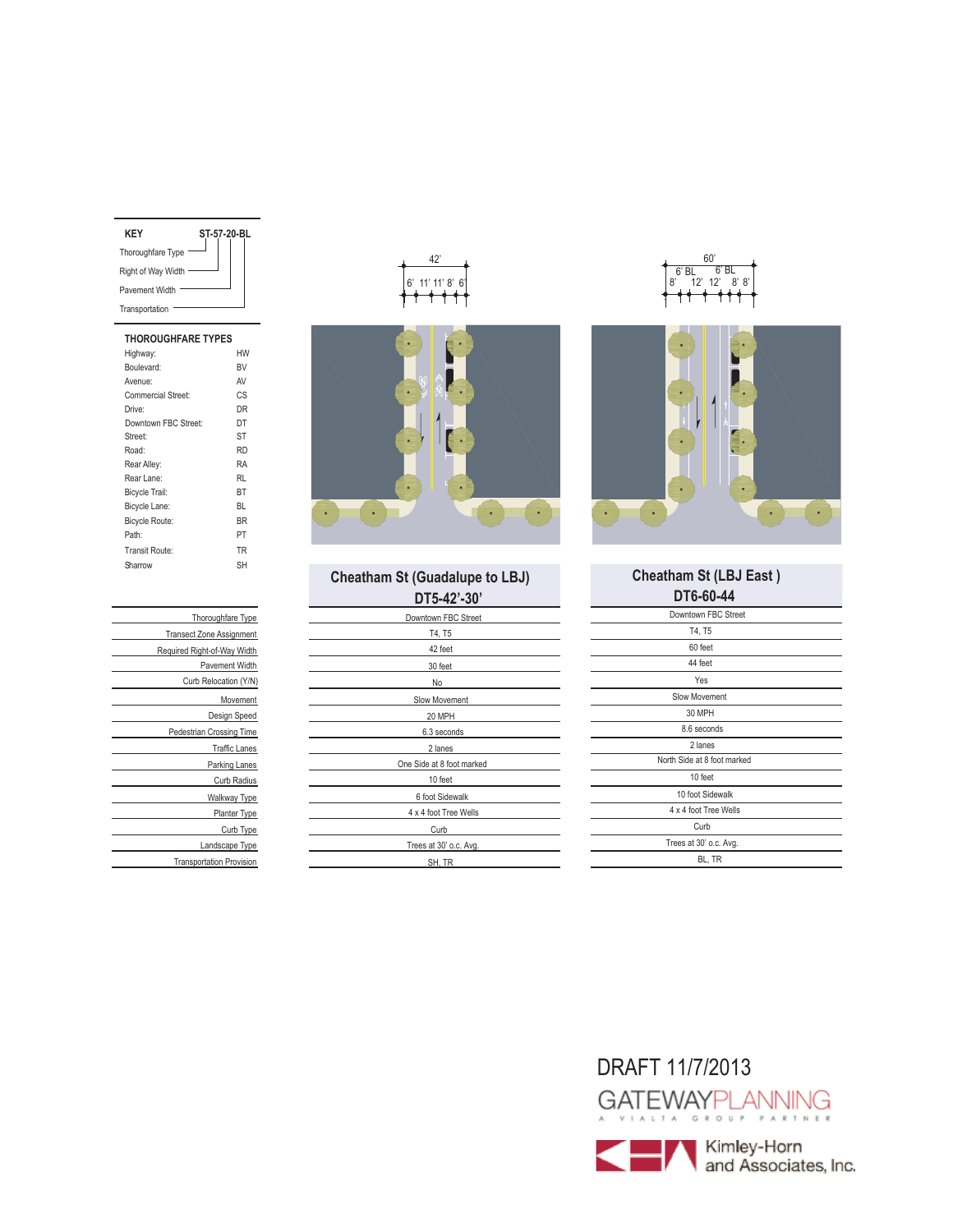| KFY                | ST-57-20-BL |
|--------------------|-------------|
| Thoroughfare Type  |             |
| Right of Way Width |             |
| Pavement Width     |             |
| Transportation     |             |
|                    |             |

| <b>THOROUGHFARE TYPES</b> |           |
|---------------------------|-----------|
| Highway:                  | HW        |
| Boulevard:                | <b>BV</b> |
| Avenue:                   | AV        |
| Commercial Street:        | CS        |
| Drive:                    | DR        |
| Downtown FBC Street:      | DT        |
| Street:                   | ST        |
| Road:                     | <b>RD</b> |
| Rear Alley:               | RA        |
| Rear Lane:                | RI        |
| <b>Bicycle Trail:</b>     | BT        |
| Bicycle Lane:             | RI.       |
| <b>Bicycle Route:</b>     | <b>BR</b> |
| Path <sup>-</sup>         | PT        |
| Transit Route:            | <b>TR</b> |
| Sharrow                   | SН        |
|                           |           |

| Thoroughfare Type               |
|---------------------------------|
| <b>Transect Zone Assignment</b> |
| Required Right-of-Way Width     |
| Pavement Width                  |
| Curb Relocation (Y/N)           |
| Movement                        |
| Design Speed                    |
| Pedestrian Crossing Time        |
| <b>Traffic Lanes</b>            |
| Parking Lanes                   |
| Curb Radius                     |
| Walkway Type                    |
| Planter Type                    |
| Curb Type                       |
| Landscape Type                  |
| <b>Transportation Provision</b> |





| DT7-55-36                    | DT8-55-36                |
|------------------------------|--------------------------|
| Downtown FBC Street          | Downtown FBC Stre        |
| T4, T5                       | T4, T5                   |
| 55 feet                      | 55 feet                  |
| 36 feet                      | 36 feet                  |
| No                           | No                       |
| Free Movement (Linear Lanes) | Slow Movement            |
| 35 MPH                       | 25 MPH                   |
| 10.3 seconds                 | 5.7 seconds              |
| 3 lanes (one-way)            | 2 lanes                  |
| None                         | Both Sides at 7.5 foot r |
| 10 feet                      | 10 feet                  |
| 9.5 foot Sidewalk            | 9.5 foot Sidewalk        |
| 4 x 4 foot Tree Wells        | 4 x 4 foot Tree Wells    |
| Curb                         | Curb                     |
| Trees at 30' o.c. Avg.       | Trees at 30' o.c. Avg    |
| TR                           | ΤR                       |
|                              |                          |





# **Grove St (West of Guadalupe and East of LBJ)**

| D I 0-33-90                   |
|-------------------------------|
| Downtown FBC Street           |
| T4, T5                        |
| 55 feet                       |
| 36 feet                       |
| No                            |
| Slow Movement                 |
| 25 MPH                        |
| 5.7 seconds                   |
| 2 lanes                       |
| Both Sides at 7.5 foot marked |
| 10 feet                       |
| 9.5 foot Sidewalk             |
| 4 x 4 foot Tree Wells         |
| Curb                          |
| Trees at 30' o.c. Avg.        |
| TR                            |

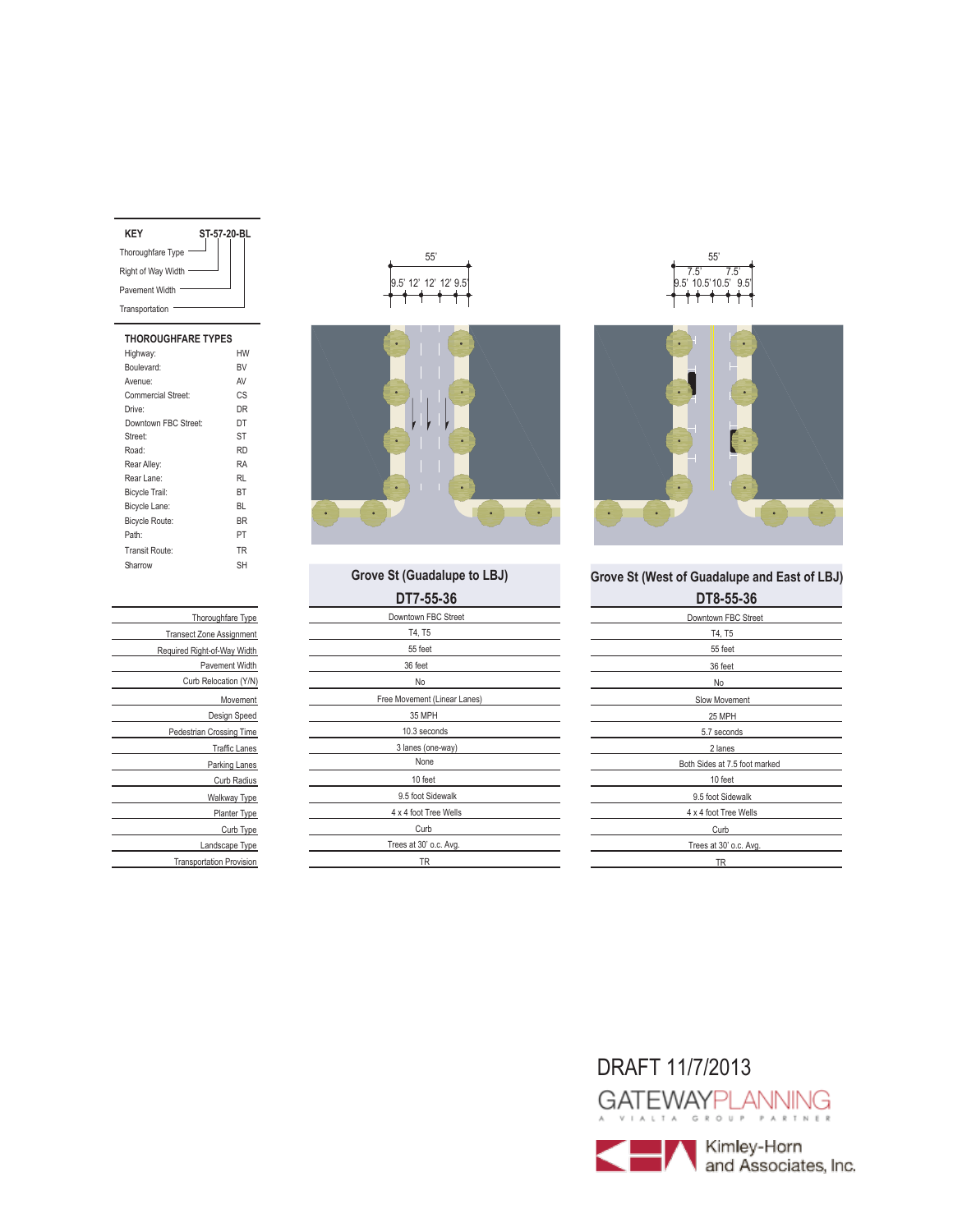| KEY                | ST-57-20-BL |
|--------------------|-------------|
| Thoroughfare Type  |             |
| Right of Way Width |             |
| Pavement Width     |             |
| Transportation     |             |

| <b>THOROUGHFARE TYPES</b> |           |
|---------------------------|-----------|
| Highway:                  | HW        |
| Boulevard:                | <b>BV</b> |
| Avenue:                   | AV        |
| Commercial Street:        | CS        |
| Drive:                    | DR        |
| Downtown FBC Street:      | DT        |
| Street:                   | ST        |
| Road:                     | <b>RD</b> |
| Rear Alley:               | RA        |
| Rear Lane:                | RI        |
| Bicycle Trail:            | BT        |
| Bicycle Lane:             | RI.       |
| <b>Bicycle Route:</b>     | <b>RR</b> |
| Path <sup>-</sup>         | PT        |
| Transit Route:            | <b>TR</b> |
| Sharrow                   | SН        |
|                           |           |





**Lee St Love St**

| DT9-56-36                     |
|-------------------------------|
| Downtown FBC Street           |
| T4, T5                        |
| 56 feet                       |
| 36 feet                       |
| No                            |
| Slow Movement                 |
| 25 MPH                        |
| 5.7 seconds                   |
| 2 lanes                       |
| Both Sides at 7.5 foot marked |
| 10 feet                       |
| 7 foot Sidewalk               |
| 4 x 4 foot Tree Wells         |
| Curb                          |
| Trees at 30' o.c. Avg.        |
| None                          |





| Lee St                   | <b>Love St</b>         |
|--------------------------|------------------------|
| DT9-56-36                | DT10-55-28             |
| owntown FBC Street       | Downtown FBC Street    |
| T4, T5                   | T4, T5                 |
| 56 feet                  | 55 feet                |
| 36 feet                  | 28 feet                |
| No                       | No                     |
| Slow Movement            | Slow Movement          |
| 25 MPH                   | 30 MPH                 |
| 5.7 seconds              | 8 seconds              |
| 2 lanes                  | 2 lanes                |
| Sides at 7.5 foot marked | Both Sides unmarked    |
| 10 feet                  | 10 feet                |
| 7 foot Sidewalk          | 7 foot Sidewalk        |
| x 4 foot Tree Wells      | 4 x 4 foot Tree Wells  |
| Curb                     | Curb                   |
| ees at 30' o.c. Avg.     | Trees at 30' o.c. Avg. |
| None                     | SH, TR                 |
|                          |                        |

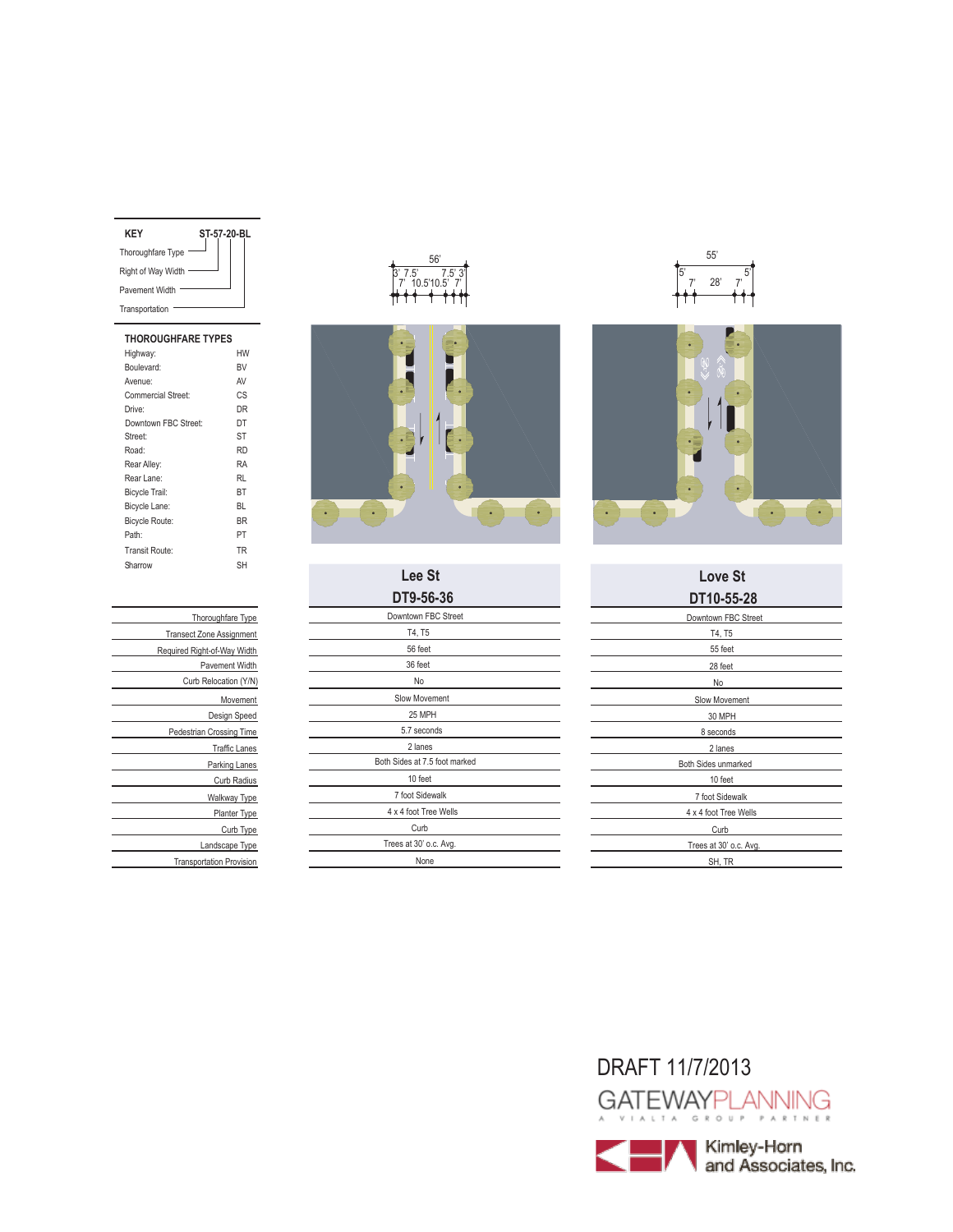| KFY                | ST-57-20-BL |
|--------------------|-------------|
| Thoroughfare Type  |             |
| Right of Way Width |             |
| Pavement Width     |             |
| Transportation     |             |
|                    |             |

| <b>THOROUGHFARE TYPES</b> |           |
|---------------------------|-----------|
| Highway:                  | HW        |
| Boulevard:                | <b>BV</b> |
| Avenue:                   | AV        |
| Commercial Street:        | CS        |
| Drive:                    | DR        |
| Downtown FBC Street:      | DT        |
| Street:                   | ST        |
| Road:                     | <b>RD</b> |
| Rear Alley:               | RA        |
| Rear Lane:                | RI        |
| Bicycle Trail:            | BT        |
| Bicycle Lane:             | RI.       |
| Bicycle Route:            | <b>BR</b> |
| Path <sup>-</sup>         | PT        |
| Transit Route:            | <b>TR</b> |
| Sharrow                   | SН        |
|                           |           |

| Thoroughfare Type               |
|---------------------------------|
| <b>Transect Zone Assignment</b> |
| Required Right-of-Way Width     |
| Pavement Width                  |
| Curb Relocation (Y/N)           |
| Movement                        |
| Design Speed                    |
| Pedestrian Crossing Time        |
| <b>Traffic Lanes</b>            |
| Parking Lanes                   |
| Curb Radius                     |
| Walkway Type                    |
| Planter Type                    |
| Curb Type                       |
| Landscape Type                  |
| <b>Transportation Provision</b> |





| <b>North St (Hutchinson St to Hopkins St</b> |  |
|----------------------------------------------|--|
| DT11_56_22                                   |  |

| סט-טע-דו ש <i></i>     |
|------------------------|
| Downtown FBC Street    |
| T4, T5                 |
| 56 feet                |
| 32 feet                |
| No                     |
| Slow Movement          |
| 30 MPH                 |
| 9.1 seconds            |
| 2 lanes                |
| Both Sides unmarked    |
| 10 feet                |
| 10 foot Sidewalk       |
| 4 x 4 foot Tree Wells  |
| Curb                   |
| Trees at 30' o.c. Avg. |
| None                   |





## **DT11-56-32 DT12-46-26 North St (Hopkins St to Harvey St)**

| <b>DIIL-TULL</b>       |
|------------------------|
| Downtown FBC Street    |
| T4, T5                 |
| 46 feet                |
| 26 feet                |
| No                     |
| Slow Movement          |
| 30 MPH                 |
| 7.4 seconds            |
| 2 lanes                |
| Both Sides unmarked    |
| 10 feet                |
| 10 foot Sidewalk       |
| 4 x 4 foot Tree Wells  |
| Curb                   |
| Trees at 30' o.c. Avg. |
| None                   |
|                        |

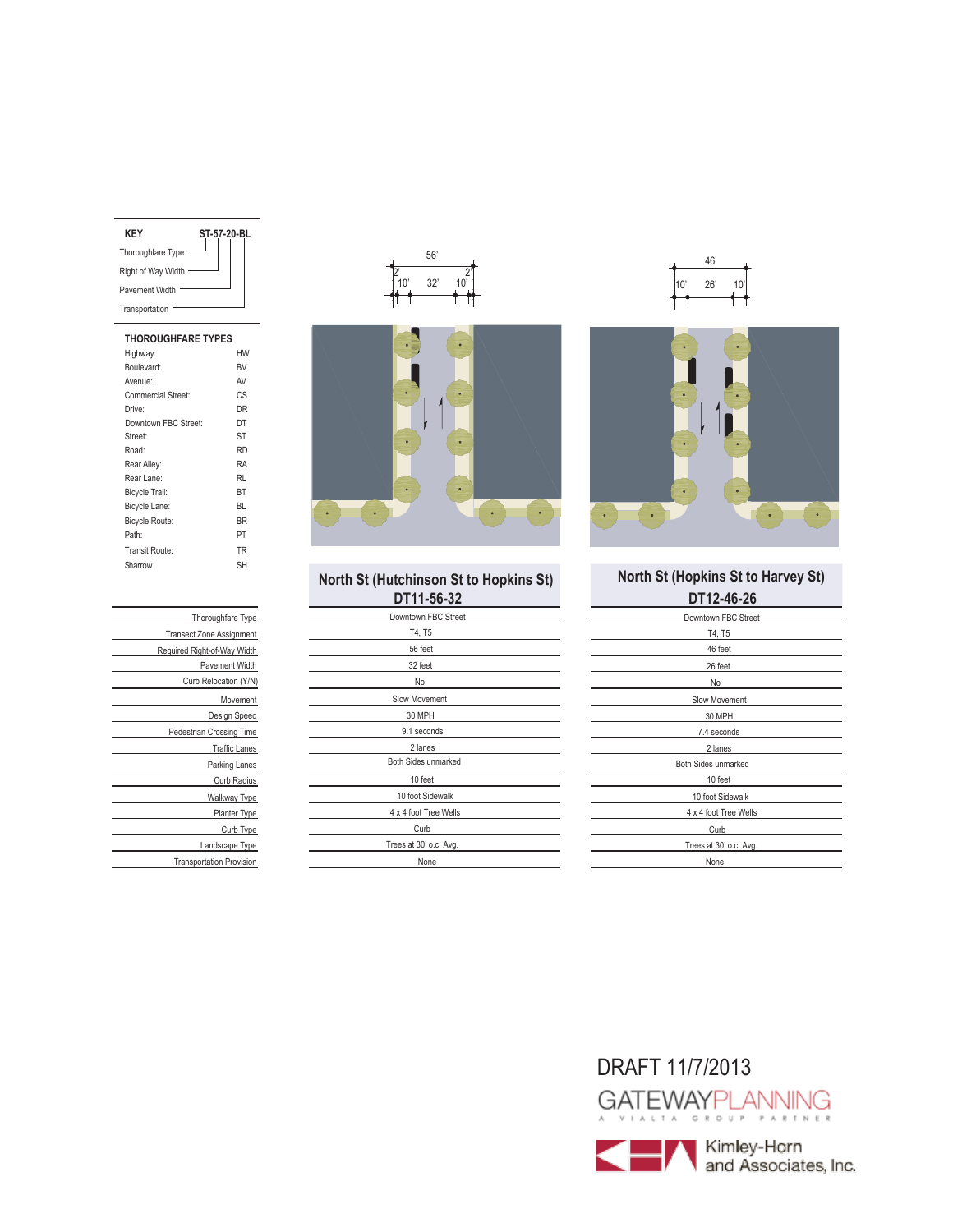| KFY                | ST-57-20-BL |
|--------------------|-------------|
| Thoroughfare Type  |             |
| Right of Way Width |             |
| Pavement Width     |             |
| Transportation     |             |
|                    |             |

| <b>THOROUGHFARE TYPES</b> |           |
|---------------------------|-----------|
| Highway:                  | HW        |
| Boulevard:                | <b>RV</b> |
| Avenue:                   | AV        |
| Commercial Street:        | CS        |
| Drive:                    | DR        |
| Downtown FBC Street:      | DT        |
| Street:                   | <b>ST</b> |
| Road:                     | <b>RD</b> |
| Rear Alley:               | RA        |
| Rear Lane:                | RI        |
| Bicycle Trail:            | BT        |
| Bicycle Lane:             | BL        |
| <b>Bicycle Route:</b>     | <b>BR</b> |
| Path:                     | PT        |
| Transit Route:            | TR        |
| Sharrow                   | SН        |
|                           |           |





| DT13-58-38                 |
|----------------------------|
| Downtown FBC Street        |
| T4, T5                     |
| 58 feet                    |
| 38 feet                    |
| Yes                        |
| Slow Movement              |
| 30 MPH                     |
| 8.6 seconds                |
| 2 lanes                    |
| East Side at 7 foot marked |
| 10 feet                    |
| 10 foot Sidewalk           |
| 4 x 4 foot Tree Wells      |
| Curb                       |
| Trees at 30' o.c. Avg.     |
| BL, TR                     |





# **DT13-58-38 DT14-(40'-42')-(21'-24') Commanche St Fredericksburg St**

| Downtown FBC Street    |
|------------------------|
| T4, T5                 |
| 40-42 feet             |
| 21-24 feet             |
| No                     |
| Slow Movement          |
| 30 MPH                 |
| 6.9 seconds            |
| 2 lanes                |
| None                   |
| 10 feet                |
| 7 foot Sidewalk        |
| 4 x 4 foot Tree Wells  |
| Curb                   |
| Trees at 30' o.c. Avg. |
| None                   |
|                        |

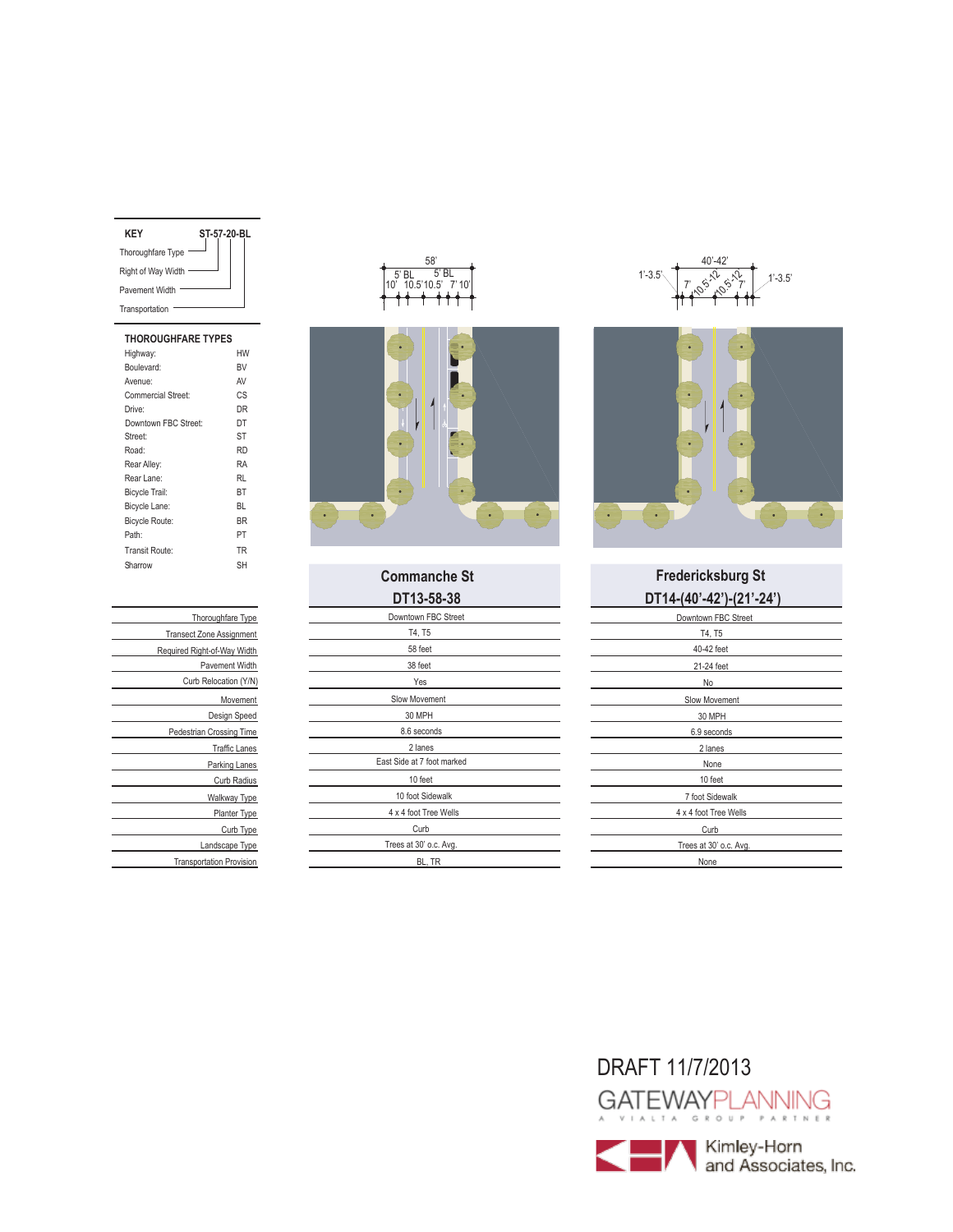| KFY                   | ST-57-20-BL |  |
|-----------------------|-------------|--|
| Thoroughfare Type     |             |  |
| Right of Way Width    |             |  |
| <b>Pavement Width</b> |             |  |
| Transportation        |             |  |
|                       |             |  |

### **THOROUGHFARE TYPES** Highway: HW Boulevard: BV Avenue: AV<br>Commercial Street: CS Commercial Street: Drive: DR Street: ST Downtown FBC Street: DT Road: RD Rear Alley: RA<br>Rear Lane: RL Rear Lane: Bicycle Trail: BT Bicycle Lane: BL Bicycle Route: BR Path: PT Transit Route: TR Sharrow SH

| Thoroughfare Type               |
|---------------------------------|
| <b>Transect Zone Assignment</b> |
|                                 |
| Required Right-of-Way Width     |
| <b>Pavement Width</b>           |
| Curb Relocation (Y/N)           |
| Movement                        |
| Design Speed                    |
| <b>Pedestrian Crossing Time</b> |
| <b>Traffic Lanes</b>            |
| Parking Lanes                   |
| Curb Radius                     |
| Walkway Type                    |
| Planter Type                    |
| Curb Type                       |
| Landscape Type                  |
| <b>Transportation Provision</b> |





# **DT15-(86'-92')-(52'-58') DT16-(86')-(47')**

| ן טט־ אטן־ן אט־טטן־טו ו ש               | ן וד <sub>ו</sub> ־ן טטן־טו ו ש |
|-----------------------------------------|---------------------------------|
| Downtown FBC Street                     | Downtown FBC Street             |
| T4, T5                                  | T4, T5                          |
| 86-92 feet                              | 86 feet                         |
| 52-58 feet                              | 44 feet                         |
| No                                      | Yes                             |
| Slow Movement                           | Slow Movement                   |
| 25 MPH                                  | 25 MPH                          |
| 6.9 seconds                             | 5.7 seconds                     |
| 2 lanes                                 | 2 lanes                         |
| Both Sides at 15.5-17 foot marked angle | Both Sides at 8 foot marked     |
| 10 feet                                 | 10 feet                         |
| 17 foot Sidewalk                        | 12 foot Sidewalk                |
| 4 x 4 foot Tree Wells                   | 4 x 4 foot Tree Wells           |
| Curb                                    | Curb                            |
| Trees at 30' o.c. Avg.                  | Trees at 30' o.c. Avg.          |
| SH, TR                                  | BL, TR                          |
|                                         |                                 |





# **Edward Gary St (University to San Antonio) Edward Gary St (University to San Antonio)**

| <b>UTTO-100 J-147</b>       |  |
|-----------------------------|--|
| Downtown FBC Street         |  |
| T4, T5                      |  |
| 86 feet                     |  |
| 44 feet                     |  |
| Yes                         |  |
| Slow Movement               |  |
| 25 MPH                      |  |
| 5.7 seconds                 |  |
| 2 lanes                     |  |
| Both Sides at 8 foot marked |  |
| 10 feet                     |  |
| 12 foot Sidewalk            |  |
| 4 x 4 foot Tree Wells       |  |
| Curb                        |  |
| Trees at 30' o.c. Avg.      |  |
| BL, TR                      |  |
|                             |  |

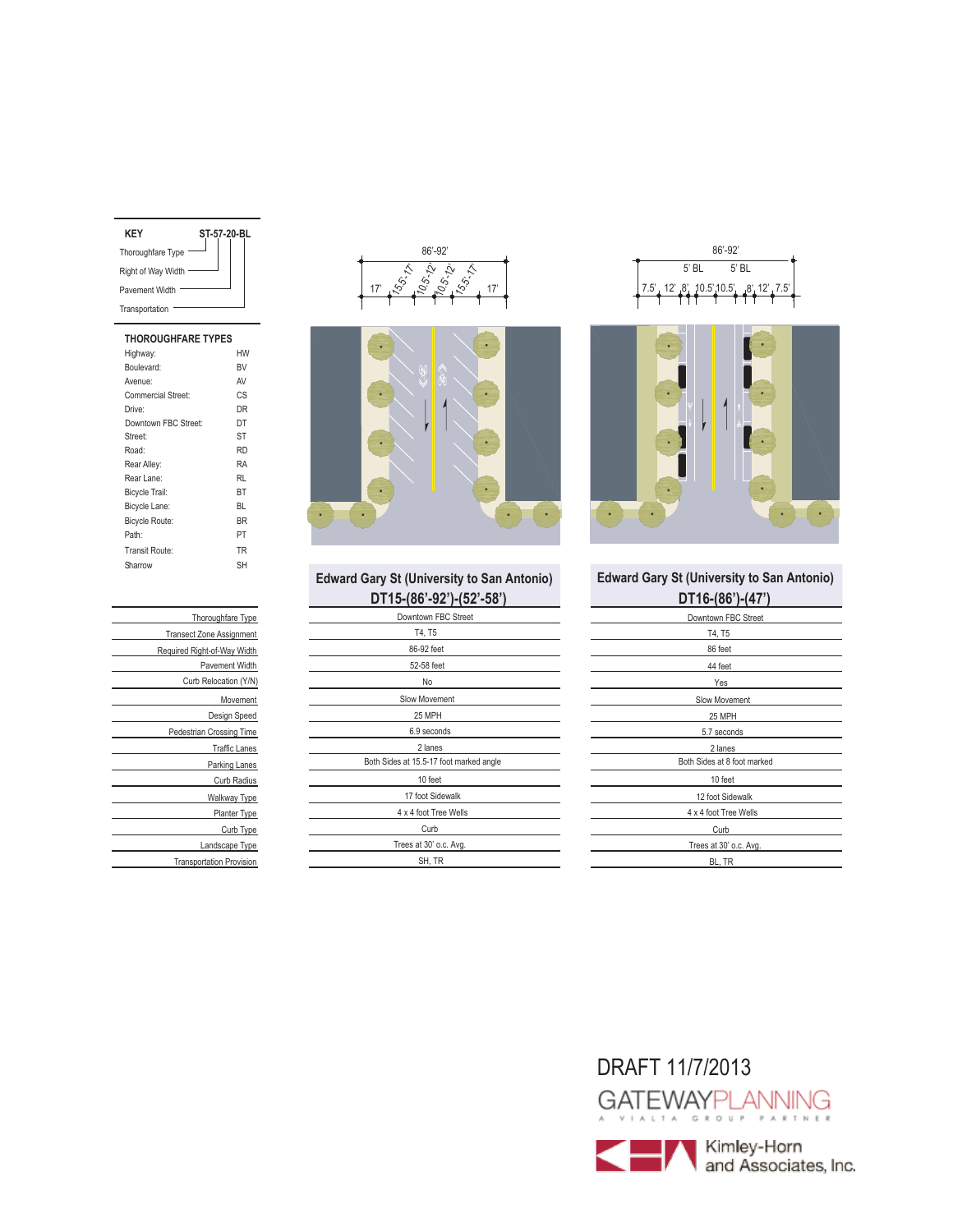| KFY                | ST-57-20-BL |
|--------------------|-------------|
| Thoroughfare Type  |             |
| Right of Way Width |             |
| Pavement Width     |             |
| Transportation     |             |
|                    |             |

# **THOROUGHFARE TYPES**

| Highway:              | HW        |
|-----------------------|-----------|
| Boulevard:            | <b>BV</b> |
| Avenue:               | AV        |
| Commercial Street:    | СS        |
| Drive:                | DR        |
| Downtown FBC Street:  | DT        |
| Street:               | ST        |
| Road:                 | <b>RD</b> |
| Rear Alley:           | RA        |
| Rear Lane:            | RL        |
| Bicycle Trail:        | BT        |
| Bicycle Lane:         | BL        |
| <b>Bicycle Route:</b> | <b>BR</b> |
| Path:                 | PT        |
| Transit Route:        | <b>TR</b> |
| Sharrow               | SH        |
|                       |           |

| Thoroughfare Type               |
|---------------------------------|
| <b>Transect Zone Assignment</b> |
| Required Right-of-Way Width     |
| Pavement Width                  |
| Curb Relocation (Y/N)           |
| Movement                        |
| Design Speed                    |
| <b>Pedestrian Crossing Time</b> |
| <b>Traffic Lanes</b>            |
| Parking Lanes                   |
| Curb Radius                     |
| Walkway Type                    |
| Planter Type                    |
| Curb Type                       |
| Landscape Type                  |
| <b>Transportation Provision</b> |



# **N CM Allen Pkwy (University to San Antonio) N CM Allen Pkwy (San Antonio to Cheatham)**

| DT17-(92')-(68')                                         |  |
|----------------------------------------------------------|--|
| Downtown FBC Street                                      |  |
| T4, T5                                                   |  |
| 92 feet                                                  |  |
| 68 feet                                                  |  |
| No                                                       |  |
| Free Movement (Linear Lanes)                             |  |
| 35 MPH                                                   |  |
| 19.4 seconds                                             |  |
| 4 lanes                                                  |  |
| None                                                     |  |
| 10 feet                                                  |  |
| 12' Sidewalk (West Side), 12' Multi-Use Path (East Side) |  |
| 4 x 4 foot Tree Wells (West Side only)                   |  |
| Curb                                                     |  |
| Trees at 30' o.c. Avg.                                   |  |
| SH, TR                                                   |  |





| DT18-86'-42'                                                          |  |
|-----------------------------------------------------------------------|--|
| Downtown FBC Street                                                   |  |
| T4, T5                                                                |  |
| 86 feet                                                               |  |
| 42 feet                                                               |  |
| No                                                                    |  |
| Free Movement (Linear Lanes)                                          |  |
| 35 MPH                                                                |  |
| 9.7 seconds                                                           |  |
| 2 lanes                                                               |  |
| East Side at 8 foot marked                                            |  |
| 10 feet                                                               |  |
| 12 foot Sidewalk (West Side), 12 foot Multi-Use Path (East Side)      |  |
| 4x4 foot Tree Well (West Side), Continuous 10 foot Buffer (East Side) |  |
| Curb                                                                  |  |
| Trees at 30' o.c. Avg.                                                |  |
| BL, TR                                                                |  |

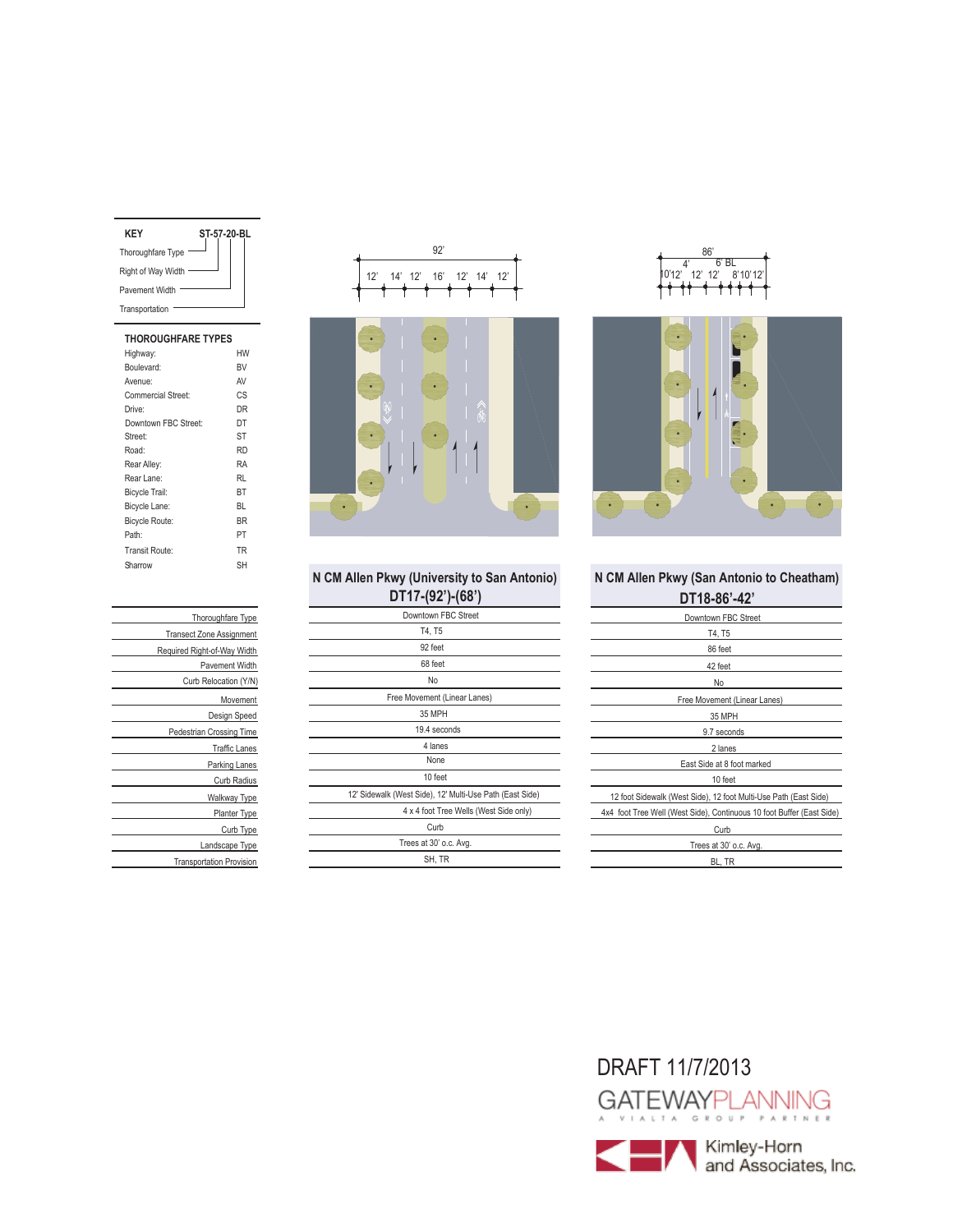| KFY                | ST-57-20-BL |
|--------------------|-------------|
| Thoroughfare Type  |             |
| Right of Way Width |             |
| Pavement Width     |             |
| Transportation     |             |

| <b>THOROUGHFARE TYPES</b> |           |
|---------------------------|-----------|
| Highway:                  | HW        |
| Boulevard:                | <b>BV</b> |
| Avenue:                   | AV        |
| Commercial Street:        | СS        |
| Drive:                    | DR        |
| Downtown FBC Street:      | DT        |
| Street:                   | <b>ST</b> |
| Road:                     | <b>RD</b> |
| Rear Alley:               | RA        |
| Rear Lane:                | RI        |
| <b>Bicycle Trail:</b>     | BT        |
| Bicycle Lane:             | BL        |
| <b>Bicycle Route:</b>     | <b>BR</b> |
| Path:                     | PT        |
| Transit Route:            | <b>TR</b> |
| Sharrow                   | SН        |
|                           |           |

| Thoroughfare Type               |
|---------------------------------|
| <b>Transect Zone Assignment</b> |
| Required Right-of-Way Width     |
| <b>Pavement Width</b>           |
| Curb Relocation (Y/N)           |
| Movement                        |
| Design Speed                    |
| Pedestrian Crossing Time        |
| <b>Traffic Lanes</b>            |
| Parking Lanes                   |
| Curb Radius                     |
| Walkway Type                    |
| Planter Type                    |
| Curb Type                       |
| Landscape Type                  |
| <b>Transportation Provision</b> |





|  | <b>Edward Gary St (University to San Antonio)</b> |  |
|--|---------------------------------------------------|--|
|  | $\Gamma$ 10.60'-32'                               |  |

| DT19-60'-32'             | DT20-(80')-(5      |
|--------------------------|--------------------|
| Downtown FBC Street      | Downtown FBC St    |
| T4, T5                   | T4, T5             |
| 60 feet                  | 80 feet            |
| 32 feet                  | 56 feet            |
| No                       | Yes                |
| Slow Movement            | Slow Movement      |
| 25 MPH                   | 30 MPH             |
| 9.1 seconds              | 6.9 seconds        |
| 2 lanes                  | 2 lanes            |
| Both Sides unmarked      | Both Sides @ 17' M |
| 10 feet                  | 10 feet            |
| 5 foot Sidewalk          | 12 foot Sidewalk   |
| Continuous 7 foot bugger | 4x4 foot Tree We   |
| Curb                     | Curb               |
| Trees at 30' o.c. Avg.   | Trees at 30' o.c.  |
| None                     | <b>SH</b>          |
|                          |                    |





### **DT20-(80')-(56') Hutchison St (North to Guadalupe)**